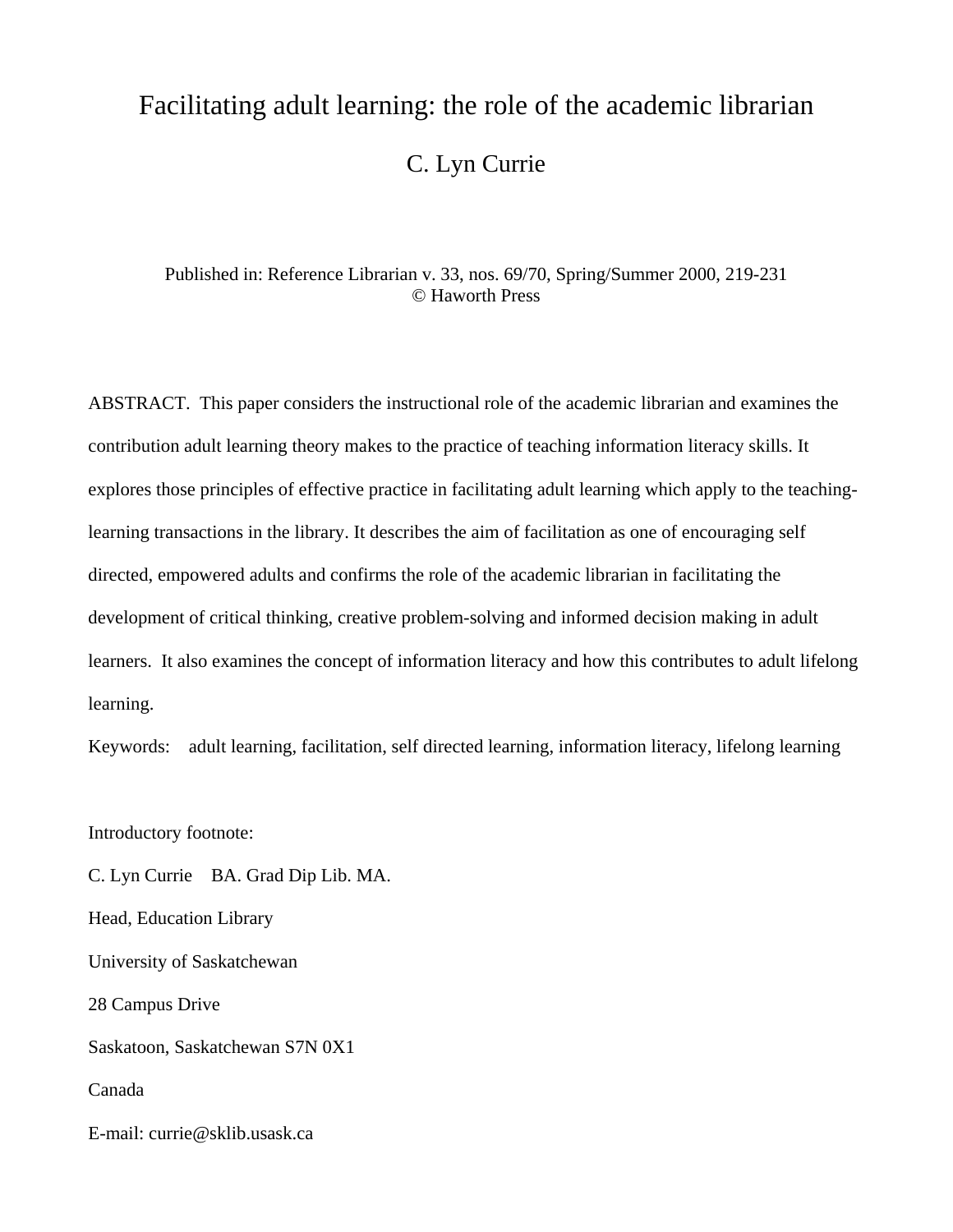#### Introduction

Adult learning theory with its emphasis on developing the skills of the learner rather than transmitting the content of the discipline provides a useful framework for academic librarians involved in teaching information skills. Information skills education based on conceptual and critical thinking models and using the teaching methodologies of adult learning theory is an achievable if challenging objective for academics and librarians in higher education institutions (Wilson, 1994).

Academic librarians have turned in recent times to an examination of the learning process, learning styles of adults and teaching strategies appropriate for adult learners in their efforts to realize the mandate of higher education to "create people who can make informed decisions, creatively problem solve, and think critically and responsively" (Burge, 1989). There is increasing evidence in the literature (Sheridan, 1986; Keenan, 1989; Oberman, 1991) of the application of adult learning theory to the development of user education in libraries. The concept of user education has expanded to encompass training in the skills implicit in Knowles' (1990) definition of the adult independent learner. The notion of information literacy is implied in the critical thinking skills that characterize the independent, self-motivated lifelong learner. Oberman (1991) observed that by 1987 the importance of critical thinking processes in information literacy was well recognized in the bibliographic instruction movement. Conceptual learning, analysis and evaluation of information and the transferability of skills across disciplines have become familiar themes long espoused in the theory and practice of library user education (MacAdam, 1989).

 To adopt an adult learner-centred approach implies a move away from totally controlling the teaching and learning situation in the direction of collaboration in an effort to assist learners to become critically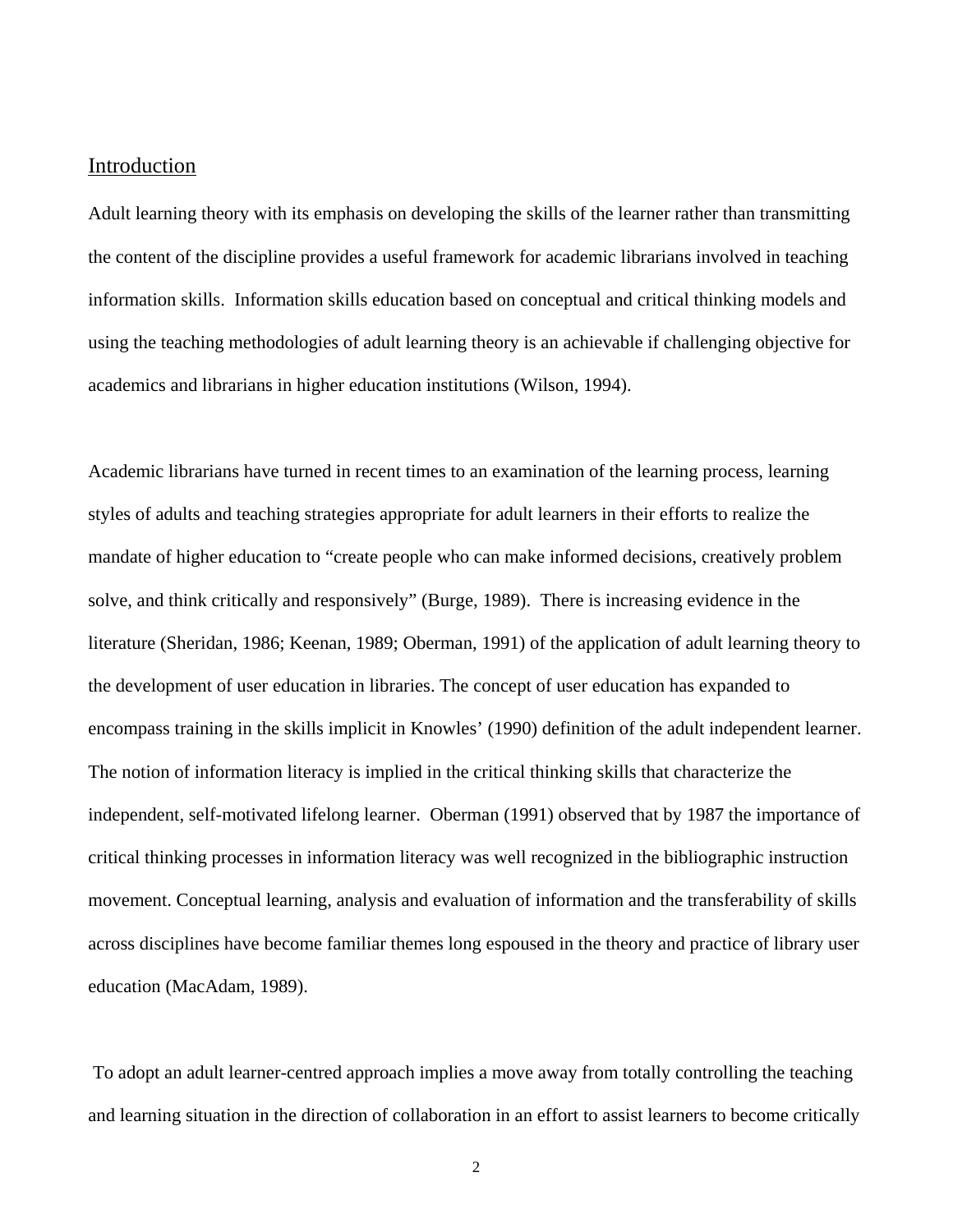reflective and independent individuals (Galbraith, 1991). Since adult learners enter the library with intentions, memories and styles of learning the librarian must work to develop helping or trust relationships with them, playing the role of "more capable peer" (Carr, 1986). The librarian assumes the role of a collaborator or facilitator rather than an expert.

## Adult Learning Theory

Knowles' (1980) concept of andragogy has done much to shape the practice of adult education. His andragogical model, the process by which adults learn, is characterized by a mutually respectful, informal, collaborative style of teacher/student relationship which uses experiential techniques and is based on several key assumptions about adult learners:

- they are motivated to learn
- their orientation to learning is life-centred
- experience is the richest resource for their learning
- they have a deep need to be self-directing
- their individual differences increase with age.

The two distinguishing characteristics of adult learning most frequently advanced by theorists are the adult's autonomy of direction when learning and the use of personal experience as a learning resource (Simpson, 1980).

Brookfield (1986) provides a succinct summary of the principles of adult learning specified by adult learning theorists (Gibb, 1960; Miller, 1964; Kidd, 1973; Knox , 1977; Brundage and Mackeracher, 1980; Smith, 1982; and Darkenwald and Merriam, 1982): adults learn throughout their lives, with the negotiations of the transitional stages in the life-span being the immediate causes and motives for much of this learning. They exhibit diverse learning styles - strategies for coding information, cognitive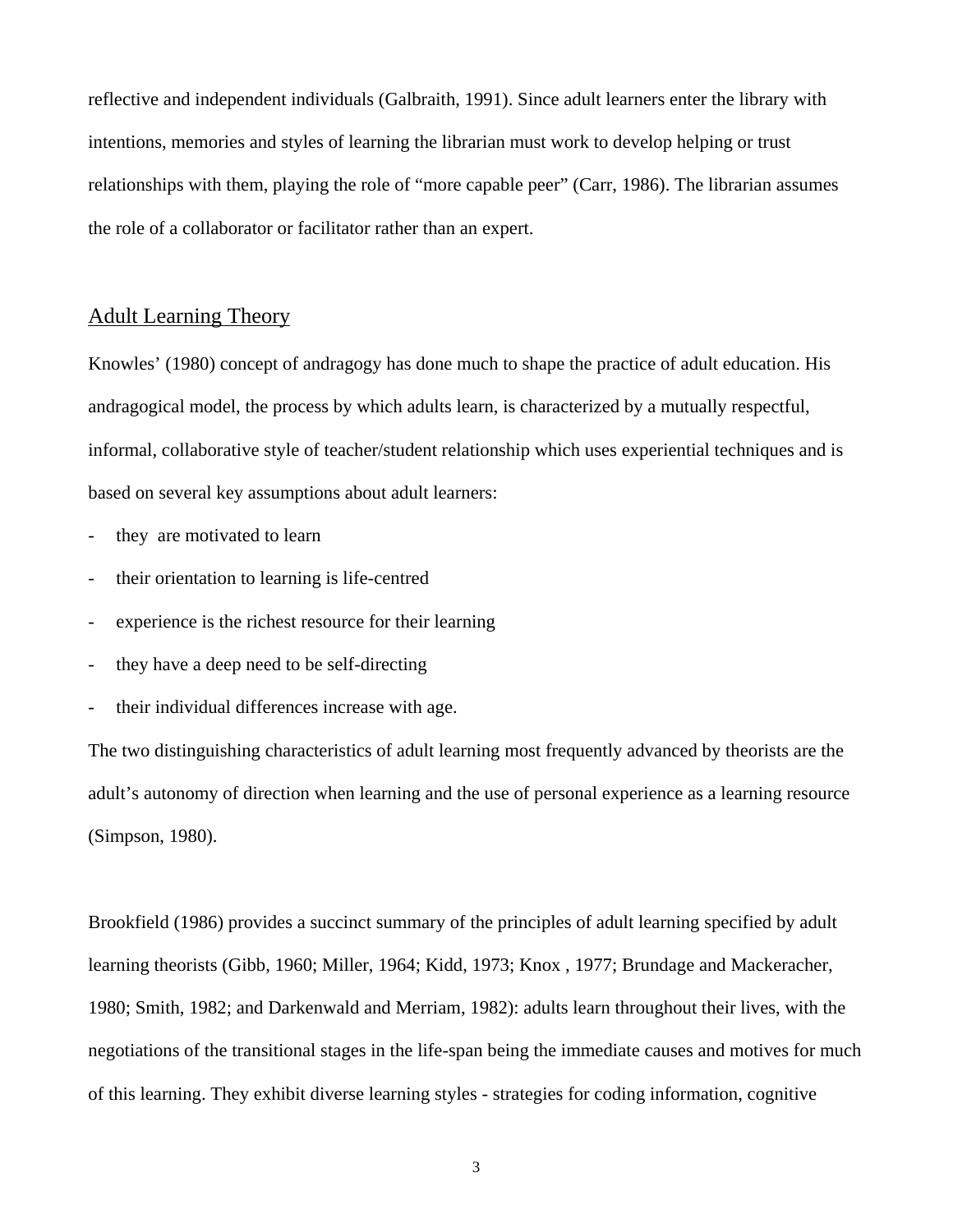procedures, mental sets and they learn in different ways, at different times for different purposes. As a rule however they like their learning activities to be problem-centred and to be meaningful to their life situation and they want the learning outcomes to have some immediacy of application. The past experiences of adults affect their current learning, sometimes serving as an enhancement, sometimes as a hindrance. Effective learning is also linked to the adult's subscription to a self-concept of himself or herself as a learner. Finally adults exhibit a tendency towards self-directedness in their learning.

The development of self-directed learning skills is central to Knowles' model of lifelong learning. He defined these skills as the ability to:

- develop and be in touch with curiosities
- perceive oneself objectively and accept feedback about one's performance non-defensively
- diagnose one's own learning needs in the light of models of competencies required for performing life's roles
- formulate learning objectives in terms that describe performance outcomes
- identify human, material and experiential resources for accomplishing various kinds of learning objectives
- design a plan of strategies for making use of appropriate learning resources effectively
- carry out a learning plan systematically and sequentially
- collect evidence of the accomplishment of learning objectives and have it validated through performance (Knowles, 1990:174).

As self-directed individuals with a certain amount of life experience, adult learners are desirous of learning those things they perceive necessary to help them cope effectively with their real-life situations. The demands of the adult learner are those of self-direction, relevance, usefulness and the opportunity to integrate life-experiences with learning experiences (Keenan, 1989). According to Burge (1998) adult learning is all about construction (how adults create their own framework of knowledge)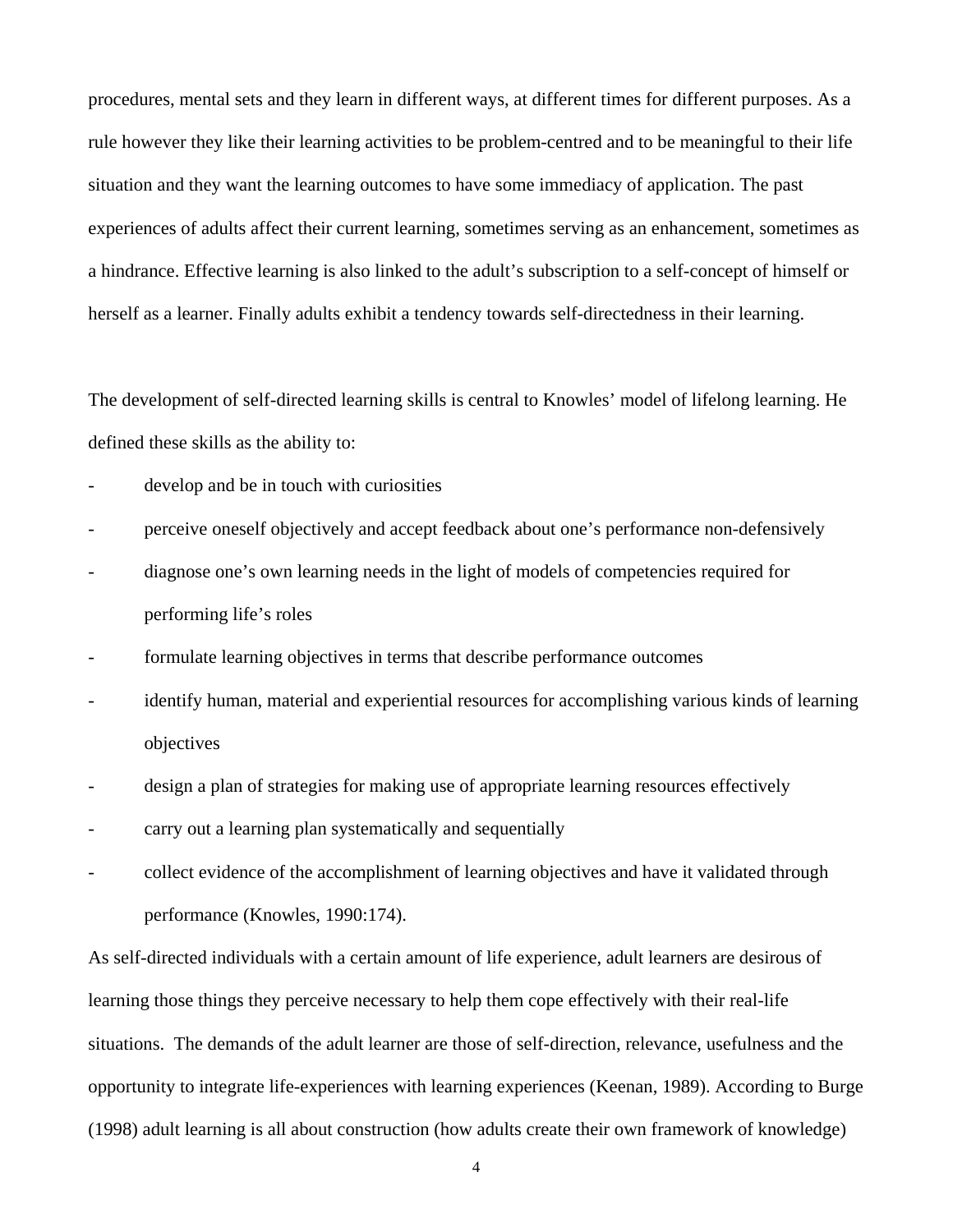and confusion (when learners attempt to organize a mass of incoming information); achievement, affiliation and acknowledgement (feeling competent and being connected to others); relevance, responsibility and relationships (relating life experiences and personal knowledge to learning, accepting learner responsibility for learning and establishing collaborative relationships which create a climate that allows for talking in order to think, making mistakes, letting go of old ideas and attitudes and being open to anything new) and expression through which the learner is able to see himself perform, hear himself think, compare thoughts and skills to those of his peers and open his mind to feedback.

# Facilitating Adult Learning

Brookfield (1986) identified six principles of effective practice in facilitating adult learning:

- Participation in learning is voluntary
- Effective practice is characterized by respect among participants for each other's self worth
- Facilitation is collaborative with facilitator and learners engaged in a cooperative enterprise
- Praxis is at the heart of effective facilitation  $-$  a continual process of activity, reflection, collaborative analysis, further reflection
- Critical reflection is fostered
- Self-directed empowered adults are nurtured.

Adult learning is best facilitated when learners are engaged as participants in the design of the learning, when they are encouraged to be self-directed, when the educator functions as a facilitator rather than a didactic instructor, when the individual learner's needs and learning styles are taken into account, when a climate conducive to learning is established, when the learner's past experiences are utilized in the classroom and when learning activities are deemed to have some direct relevance or utility to the learner's circumstances.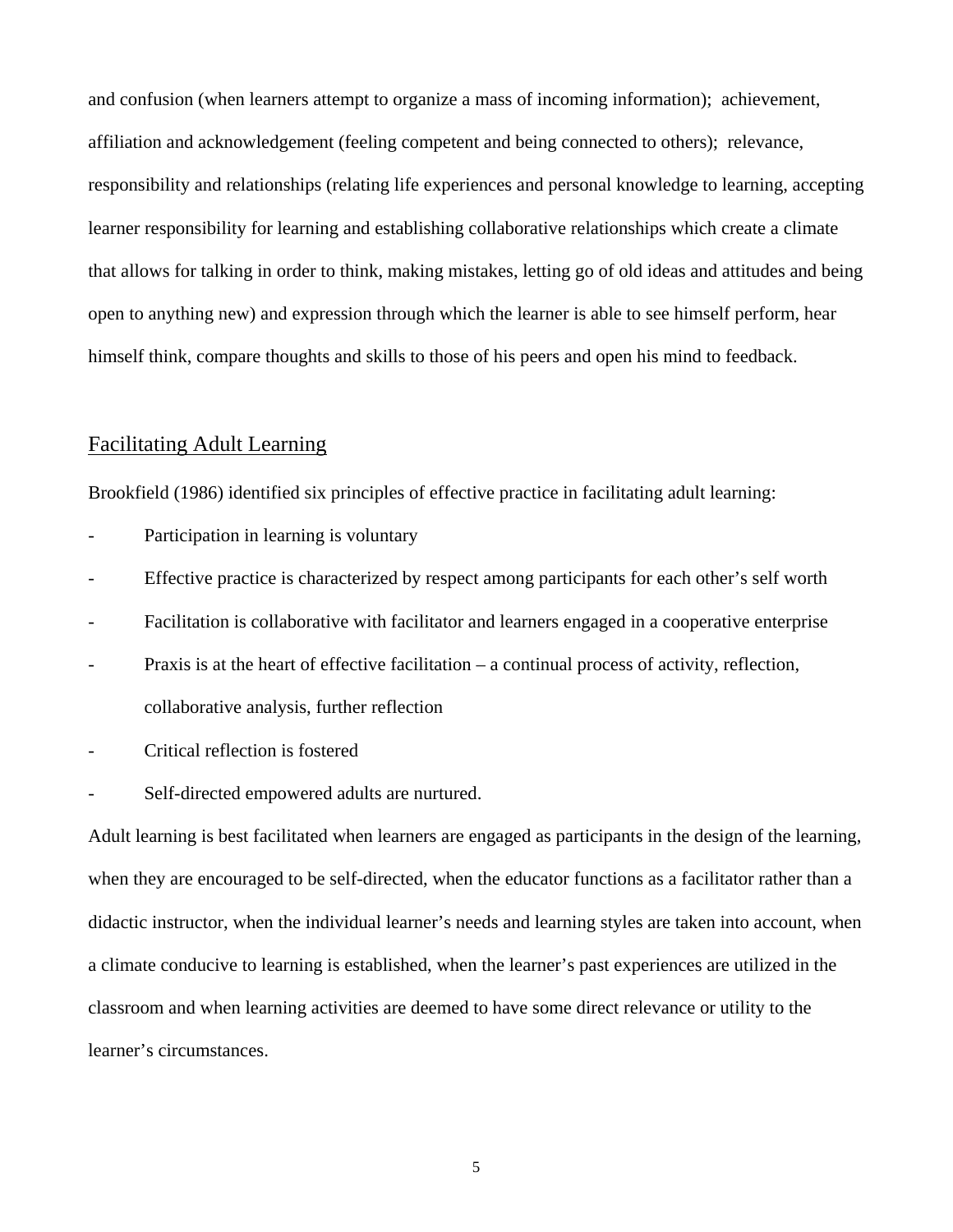An effective teaching and learning encounter as described by Galbraith (1991) is one which involves a transaction between facilitator and learner that is active, challenging, collaborative, critically reflective and transforming. The essence of the transactional process is to move adult learners toward independence and responsibility for their own learning. The most common elements of the transactional process are collaboration, support, respect, freedom, equality, critical reflection, critical analysis, challenge, risk taking and praxis. Adult learning methods most appropriate to the transactional process include discussion, simulation, learning contracts, inquiry teams, case method, critical incident, and mentoring. Facilitating adult learning requires an understanding that facilitators and learners bring into an educational encounter varying personalities, personal and professional experiences, levels of sophistication and various cultural and ethical backgrounds. Different approaches are necessary within the teaching and learning process because of the diversity, variability and varying levels of expectations of the learners, the subject matter presented and the varying intellectual domains of the learners.

## The Facilitator – Characteristics, roles and skills

The personality characteristics and interpersonal and human relations skills of the facilitator are central to the success of Knowles' andragogical approach. The attributes of caring, trust and respect are essential characteristics for the facilitator of adult learners. Brookfield (1986) suggests a facilitator should recognize and understand the diversity of adult learners, provide a climate conducive to learning, provide a contextual setting for the exploration of new ideas, skills and resolutions, provide a forum for critical reflection and have the ability to assist adults in the process of learning how to change their perspectives, shift their paradigms and replace their way of interpreting the world. Implementation of these requires the facilitator to be technically proficient in content and instructional planning areas as well as highly competent in interpersonal and human relation skills.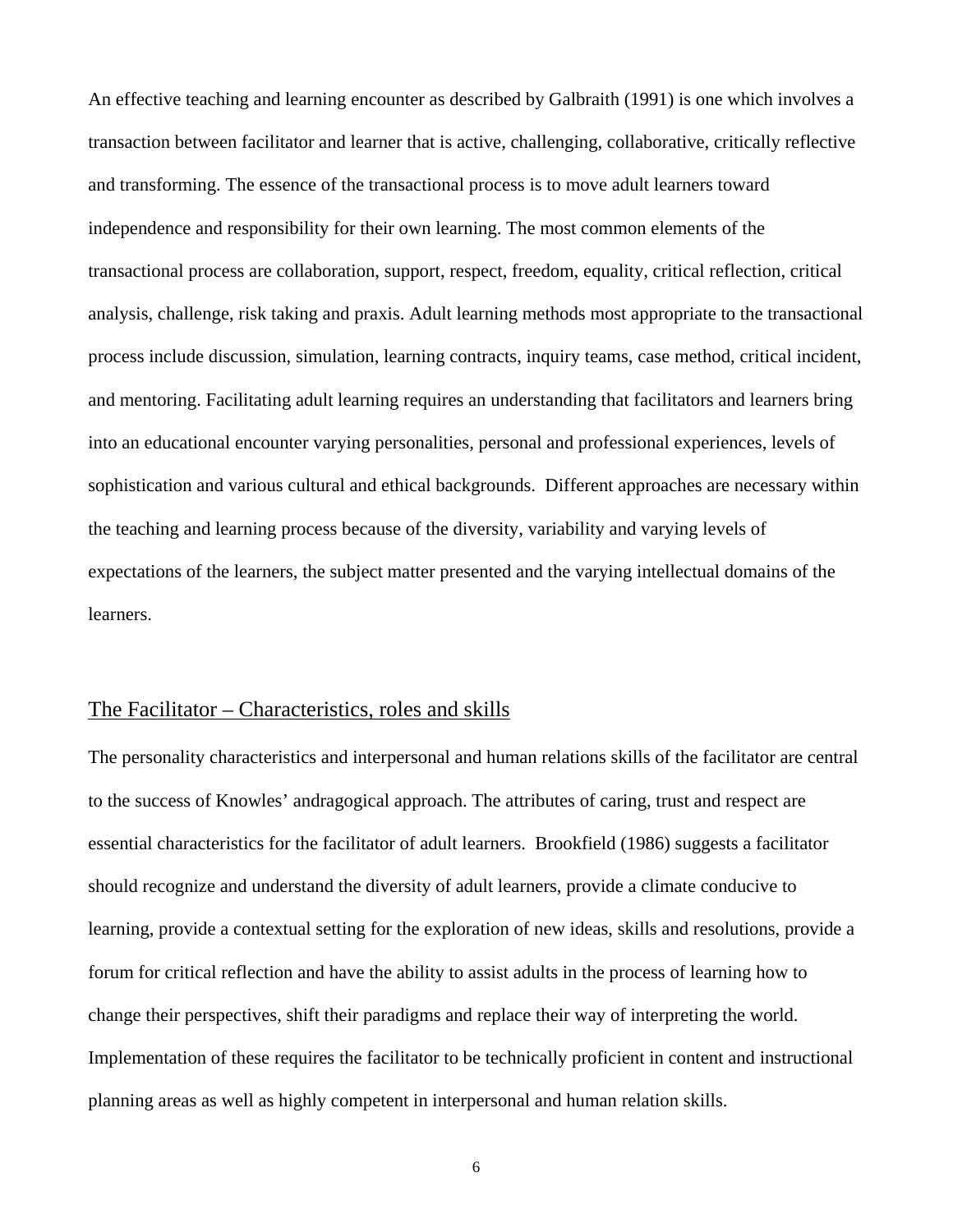The best thing the facilitator can do is act as a collaborative colleague in the learning endeavour. By using a collaborative approach to agree on the learning objectives, adult learners can increase their understanding of and commitment to achieving the objectives, understand the relationship between current and desired proficiencies, reflect on questions that need addressing, and acquire a framework for learning how to learn beyond the present program (Knowles, 1980).

The transition from teacher to facilitator of learning requires a shift in role from content transmitter to process manager and involves performing a different set of functions requiring a different set of skills that include relationship building, needs assessment, involvement of learners in planning, linking learners to learning resources and encouraging learner initiative. Adult educators need to be more concerned with learning processes rather than learning products, with the learner first. In adult learning the life experience of learners and their needs for discussion demand that facilitators pay careful attention to dialogue and process. As learning involves moving from one developmental stage to the next, it becomes the role of the facilitator to perceive correctly where the individual exists on the developmental scale and to assist, not only in allowing the learner to master each new stage, but also in challenging the learner to confront the next one (Keenan, 1989).

The facilitator's roles are diverse given the multifaceted nature of adult learning and the settings in which it occurs. The facilitator may be the challenger, role model, mentor, coach, demonstrator, content resource person and learning guide. According to Mackeracher (1996) the facilitator is a very influential component of the learning environment through the provision of guidance, structure, information, feedback, reinforcement and support. The facilitator's role is often regarded as assisting adults to complete learning efforts that they as learners have defined. This view emphasizes the primacy of the learner, grants a substantial measure of control to learners and places learning directly in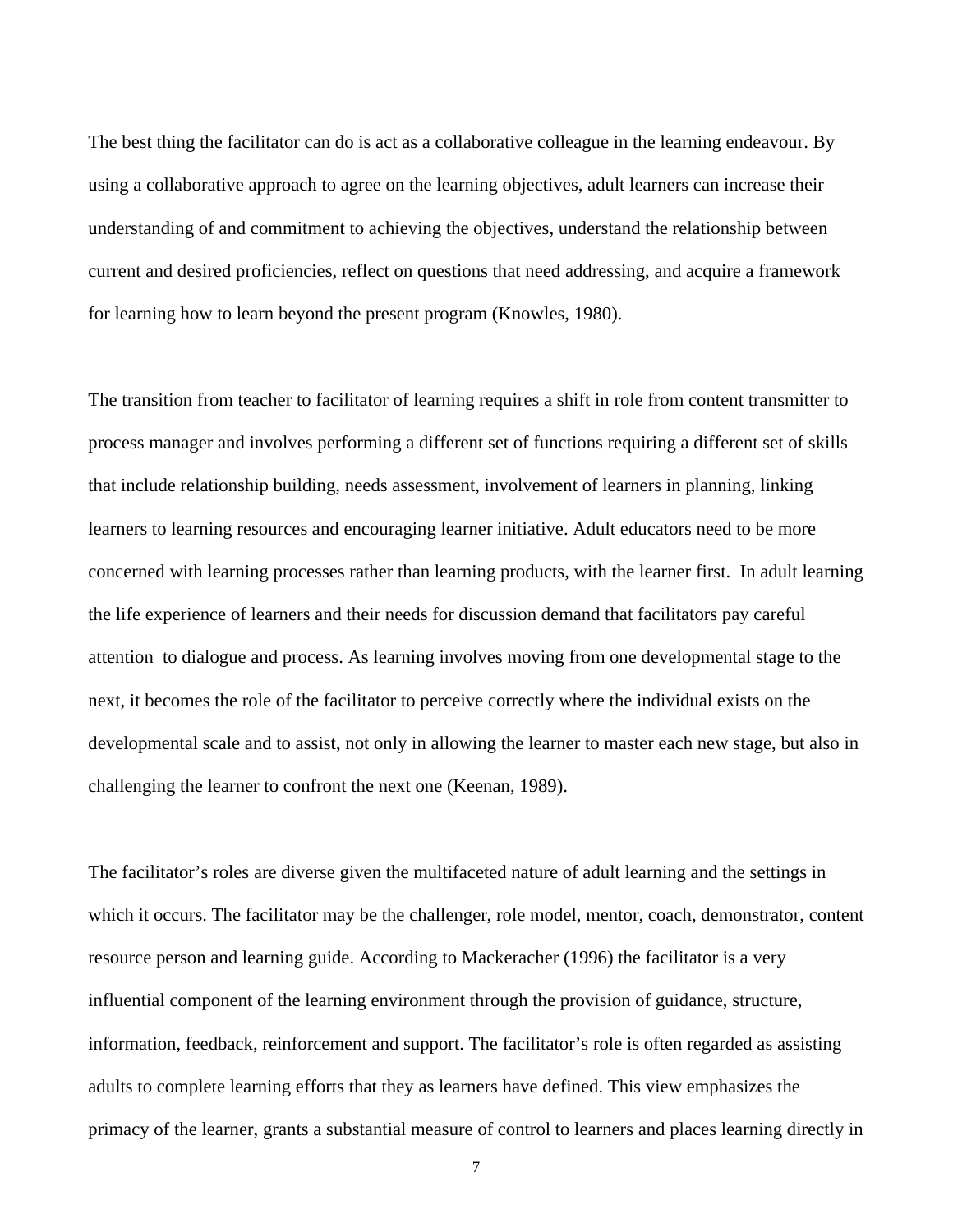the context of the learners' own experiences. The difficulty in accepting this is that it assumes a high degree of self-knowledge and critical awareness on the part of adult learners. For the educator it is not always easy to accept adults' definitions of needs as the operational criterion for the development of curriculum, design of programs or evaluation of success.

Facilitators of adult learning need to be proficient in the instructional planning components of needs assessment, context analysis, objective setting, organizing learning activities and evaluation if they are to be effective in helping adults learn. Through needs assessment facilitators can review their assumptions about the educational needs of adult learners and be responsive to those needs. Context analysis considers the societal trends and issues. Adult learners have perceptions of standards, expectations and opportunities that are directly related to their purpose for being engaged in the learning exercise. Understanding these allows the facilitator to contribute to decisions on using learning activities to strengthen problem solving, specify mastery levels, and helping learners use educational strategies that enable them to use or deflect influences that encourage or discourage them to learn and apply (Knox, 1986). The way that learning activities are selected and organized must be rational and based on the educational objectives, the adult learner's characteristics, current proficiency levels and preferred learning styles as well as the facilitator's own perspective and experience.

# The Librarian as Facilitator

The preference in adult education for a facilitative and collaborative role as opposed to an authoritative role of teachers applies well to the teaching learning transactions that occur in libraries and was supported in the findings of a study conducted by Carr (1986) of adult learners in public libraries. He concluded that a relationship based on collaboration, reciprocity, empathy and trust was critical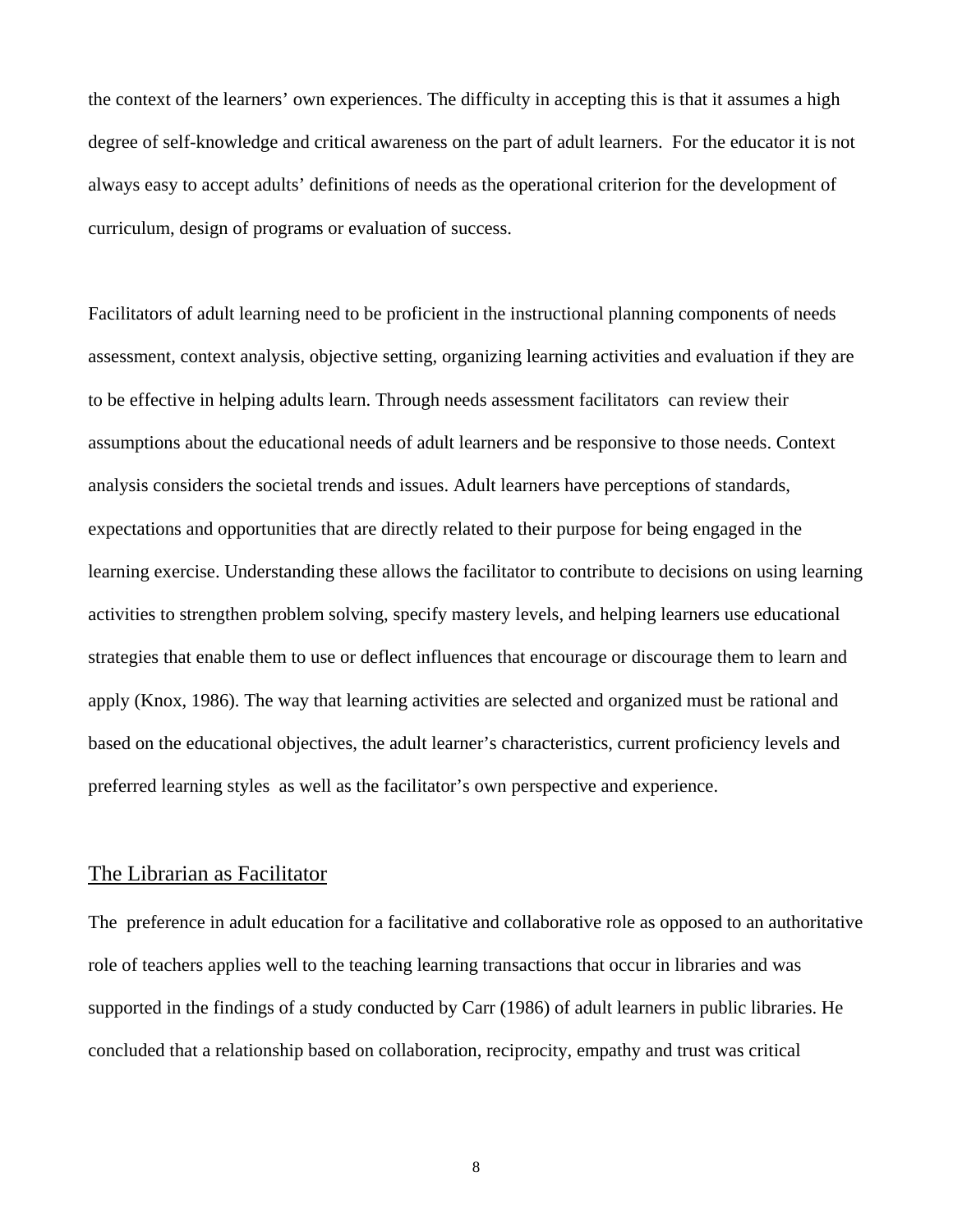between the learner and the librarian. Success was determined by the learner's desire and commitment to learn and the librarian's effectiveness in nurturing self discovery in the learner.

 In recognizing and becoming sensitized to the adult learner's need for self-direction and independence the librarian functions much more as a facilitator than an information manager with a shift in emphasis from providing information to offering the learner the ability to see a number of approaches to achieving the predetermined goal. The goal of academic library user education should be to assist users in their efforts to integrate and exploit the power of library resources in their preferred informationseeking styles. By empowering students to master their own research strategies the librarian is reinforcing the individual's need for self-accomplishment and self-direction (Keenan, 1989).

 Burge (1991) points out the academic librarian also needs to mediate creatively between the pragmatic world of adult learners and the high technology world of information. The technological shifts towards macro, global-sized networks for information organization and storage may in turn promote a shift toward micro-sized, communal psychological arenas for meeting the achievement and affiliation drives of adult learners. Intelligent use of technology ought to drive librarians towards a more sophisticated approach to the existing strengths, learning goals, living and learning style preferences of adult learners.

### Lifelong Learning and Information Literacy

The publishing of *A Nation at Risk* in 1983 by the U.S. National Commission on Excellence in Education called for active learning that prepares students for lifelong learning, active citizenship and risk taking. It claimed that through resource based learning students could master information retrieval and evaluation skills that will be useful for learning throughout their lives. They could become information literate (Breivik, 1989). An information literate person was later defined as one who: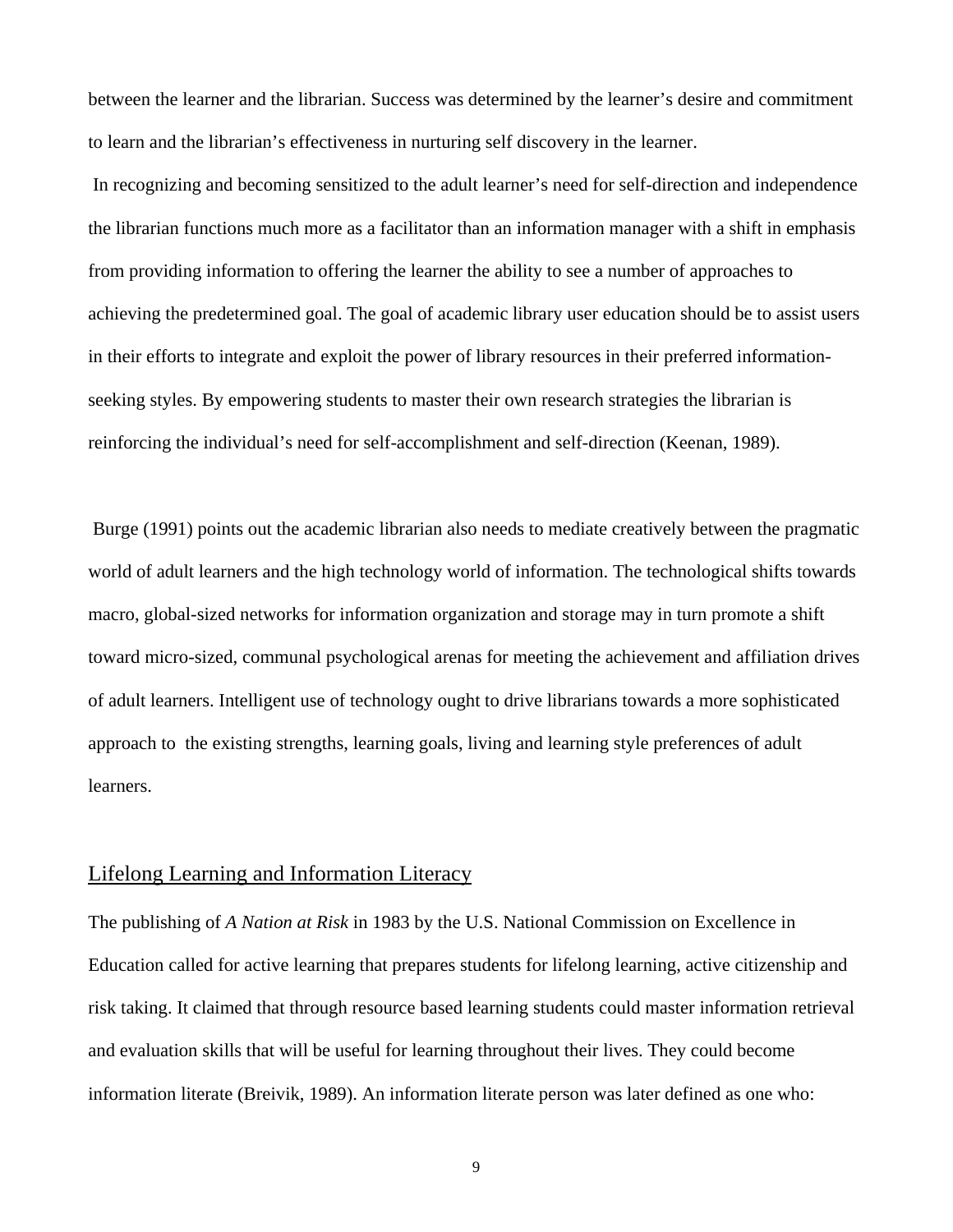- recognizes the need for information
- recognizes that accurate and complete information is the basis for intelligent decision making
- formulates questions based on information needs
- identifies potential sources of information
- develops successful search strategies
- accesses sources of information including computer-based and other technologies
- evaluates information
- organizes information for practical application
- integrates new information into an existing body of knowledge
- uses information in critical thinking and problem solving (Doyle, 1992).

These information literacy skills of finding, reading, analyzing, interpreting, applying and communicating information are the foundation for living effectively and being employed productively. They require the use of critical thinking skills to focus on an issue or question, analyze arguments, ask clarifying questions, evaluate reliability of sources and examine assumptions (Ennis, 1987).

To acquire the information literacy skills that are essential to lifelong learning and active citizenship learners need to begin by developing more sophisticated information management skills. Breivik (1989) believes that the six elements of a good learning experience will come together only when librarians and faculty cooperate in shifting the focus toward library-based learning. For Breivik a good learning experience is one which imitates reality, is active, individualized, responsive to a variety of learning styles, accommodates constantly changing information and where the environment is least threatening,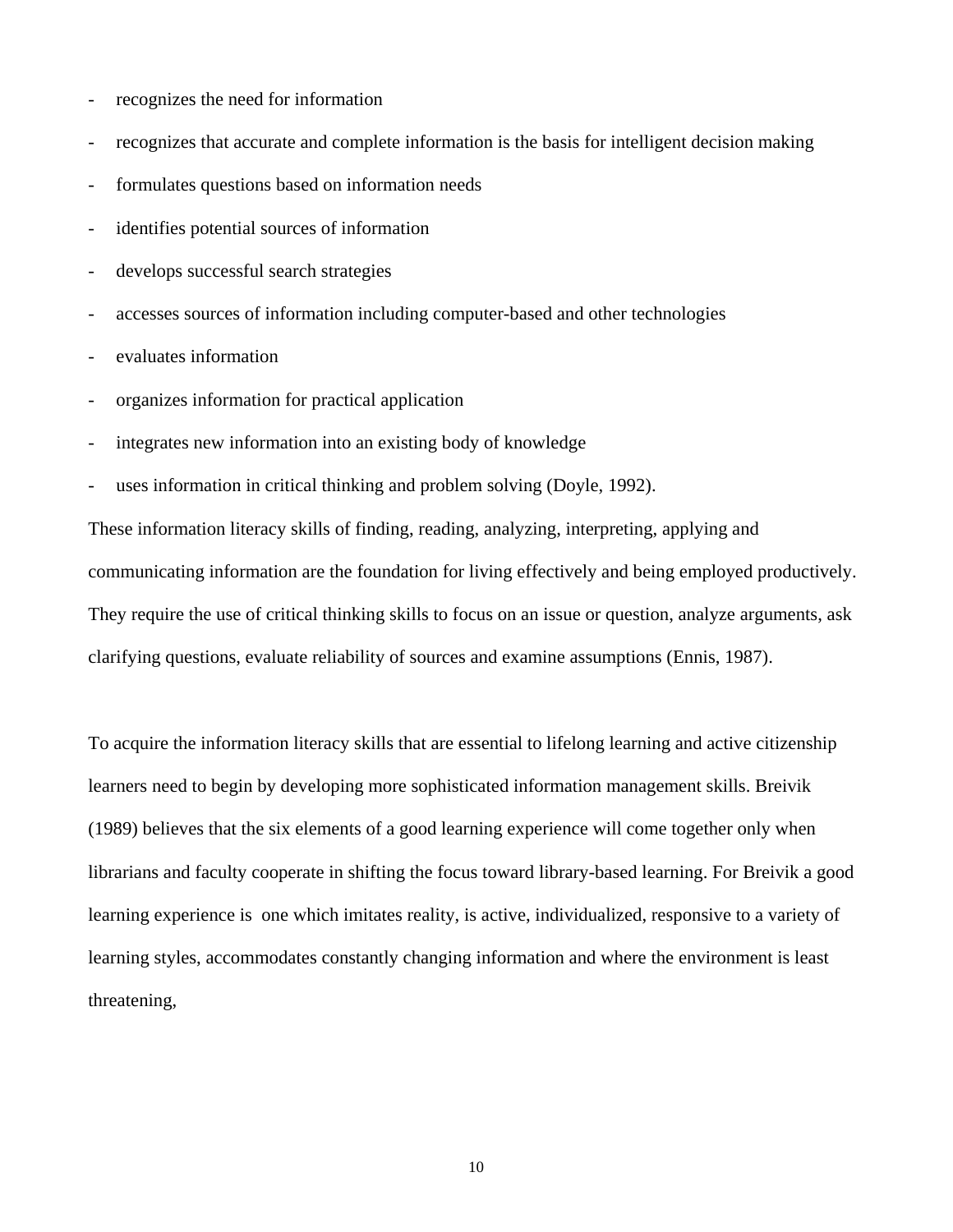#### Library Instruction for Information Literacy

The potential value of library instruction in facilitating integrated learning and the development of lifelong learning skills is receiving more attention in curriculum planning. Library instruction programs have evolved from descriptions of reference sources, to the use of conceptual frameworks and a thorough going application of cognitive theory to library instruction. The importance of providing users with a conceptual foundation for library information seeking has been extolled within library instruction for years. Lancaster (1972) concluded that users encountered the greatest difficulty in conceptualization and formalization of information needs, selection of appropriate terminology and development of search strategies that could exploit the interactive power of online systems. More recent research tends to confirm his early findings. Tuckett and Stoffle (1984) emphasized the central goal of library instruction as self-reliance on the part of library users, to develop those who have the ability to conceptualize the type and scope of information needed to address a problem, envision the steps required to obtain that information, determine the type of sources which would be appropriate, ascertain if such sources exist, rethink either the type and scope of information needed and make judgements about the quality, pertinence and reliability of the information generated through this process.

Oberman (1991) has commented on the shift in focus in library instruction from an initial concern with lower level cognitive objectives on the Bloom (1984) taxonomy of knowledge and comprehension to the highest cognitive objectives of analysis, synthesis and evaluation. Since problem solving is a critical component of successful library research there is now an emphasis on the role that analytical reasoning abilities and problem solving skills play in the process of library research. The use of learning cycles and guided design by Oberman (1982) is one example of library instruction which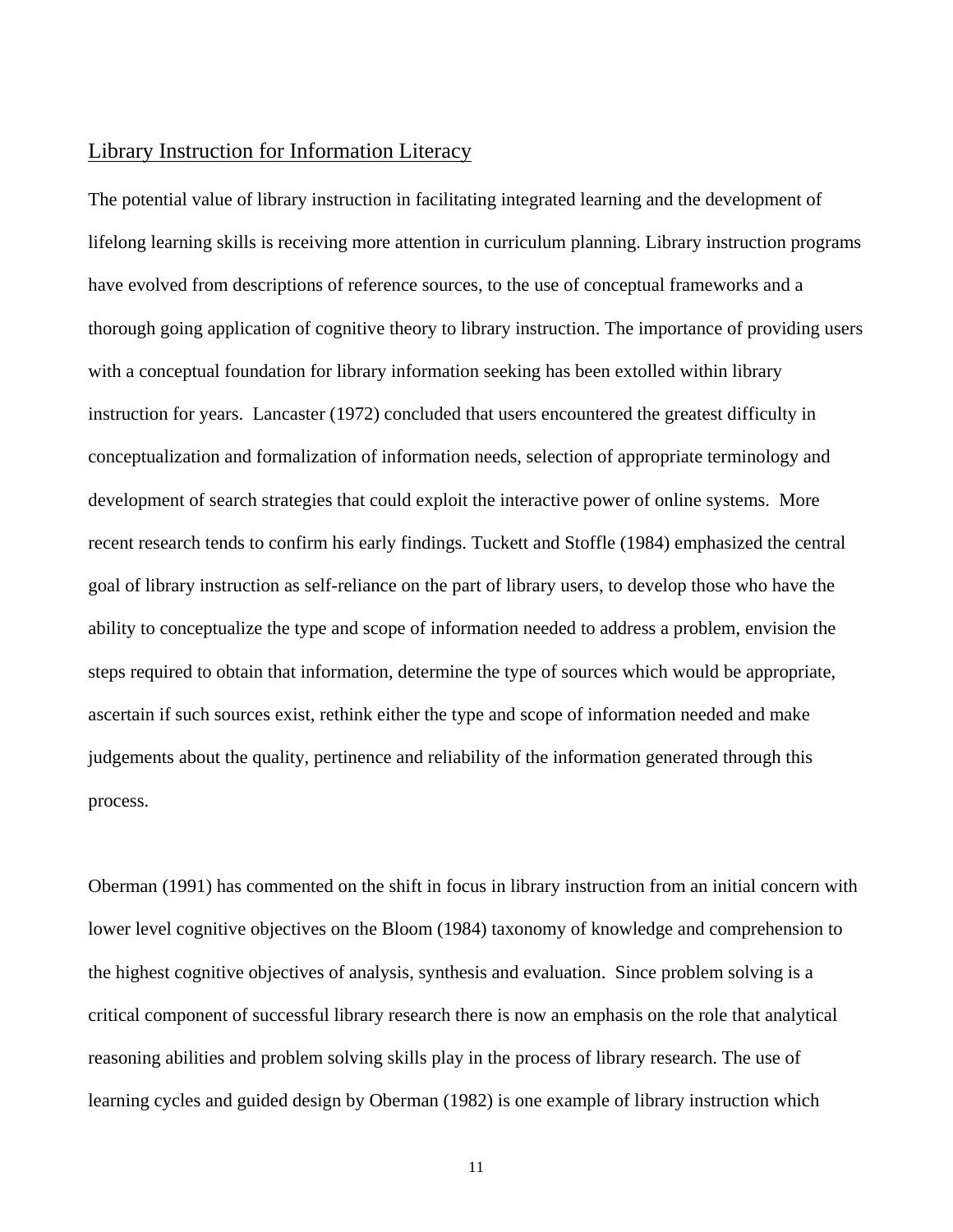engaged the learner in a series of activities that demanded the use of abstract reasoning abilities to work through a problem related to information research. In this problem-solving approach to user education there is a direct transfer of responsibility from the instructor to the student which clearly incorporates andragogical/collaborative principles (Sheridan, 1986). More recently Shapiro and Hughes (1996) have argued that information literacy should be conceived broadly as a new liberal art that extends from knowing how to use computers and access information to critical reflection on the nature of information itself, its technical infrastructure and its social, cultural and philosophical context. They identify seven dimensions of literacy which enable individuals not only to use information and information technology effectively and adapt to their constant changes but also to think critically about the entire information enterprise and information society. Those dimensions include:

- tool literacy the ability to understand and use the practical and conceptual tools of current information technology;
- resource literacy the ability to understand the form, format, location and access methods of information resources;
- social structural literacy knowing how information is socially situated and produced;
- research literacy the ability to understand and use the IT-based tools relevant to the work of today's researcher and scholar;
- publishing literacy the ability to format and publish research and ideas electronically in textual and multimedia forms;
- emerging technology literacy the ability to adapt to, understand and make use of the continually emerging innovations in information technology; and
- critical literacy the ability to evaluate critically the intellectual, human and social strengths, weaknesses, potentials and limits, benefits and costs of information technology (Shapiro and Hughes, 1996).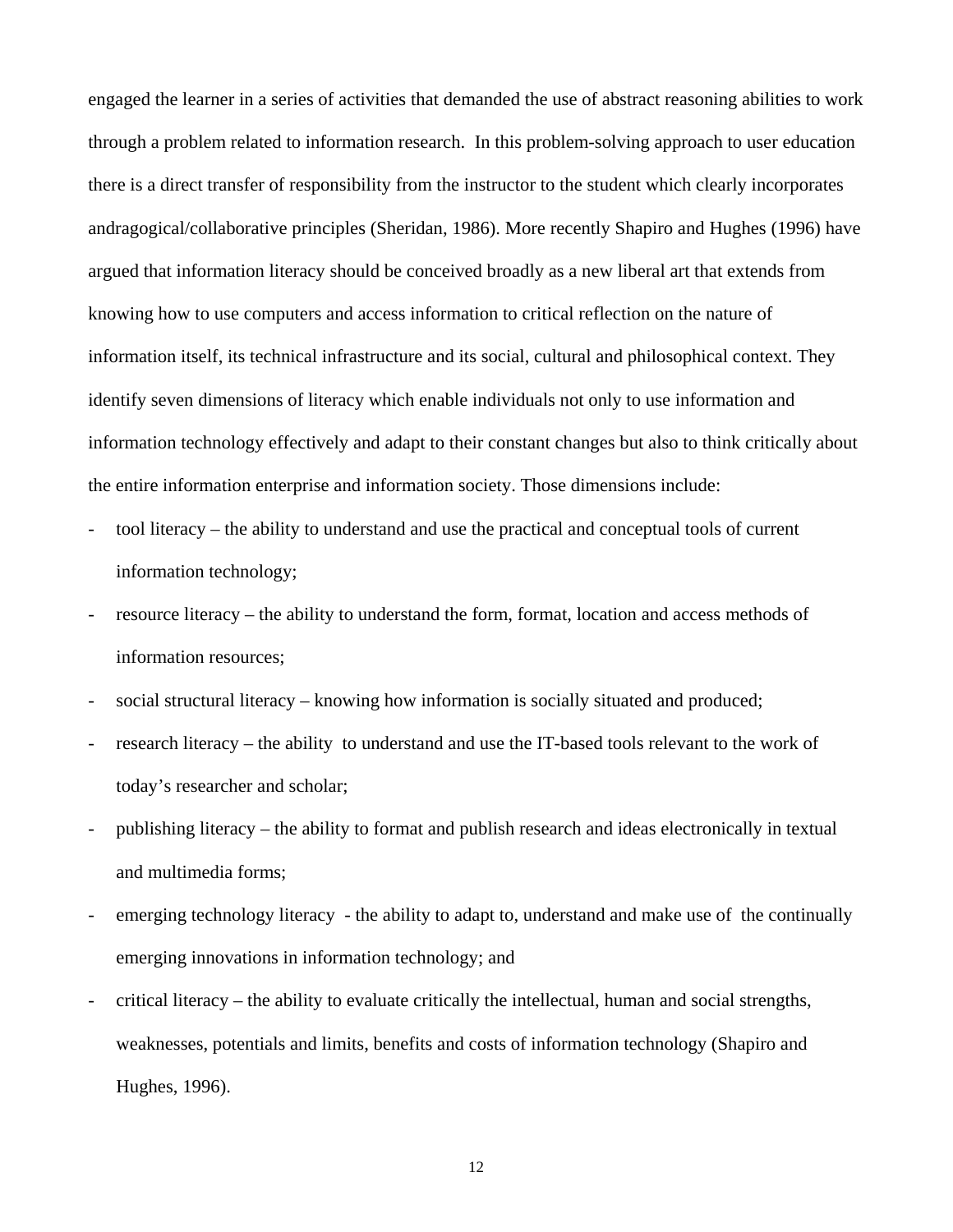Library users need sound conceptual models in order to successfully negotiate complex interactive library systems. With the constant evolution of data access and communication technologies in libraries there is great need for rapid dialogue between library staff and learners. Such dialogue is part of the mediator and educator roles of librarians and may determine, to a large degree, the extent to which the learner develops the necessary critical and analytical skills for independently using information resources and learning effectively.

# Library Instruction and the Adult Learner

Libraries have confronted the question of how to accommodate the varying knowledge, skills, experience and attitudes of adult learners. The pervasiveness and importance of these diverse factors suggest that new approaches to instruction allowing flexibility and alternate learning experiences for individuals according to their learning styles and a mix of approaches to content presentation will be necessary to educate users (King and Baker, 1987). Academic librarians have been limited in their experience shaping instruction to account for adult learning needs since they are often placed in situations with limited time and no control over class composition. As a result their instructional aims are often cognitive rather than affective and behavioural. As Burge (1991) observed, in working with adult learners one is continually confronted with the problem of how to move learners sensitively and consistently out of their "teach me" passive, receptive attitudes and develop in them the skills and desire to take responsibility for their learning. By way of example she asks: how willing are your learners to spend the time needed to learn the skills for independent navigation around the data networks?

Huston and Oberman (1989) advocated the use of collaborative techniques in library instruction claiming adults are best taught by educating them in a manner that engages their personal conceptual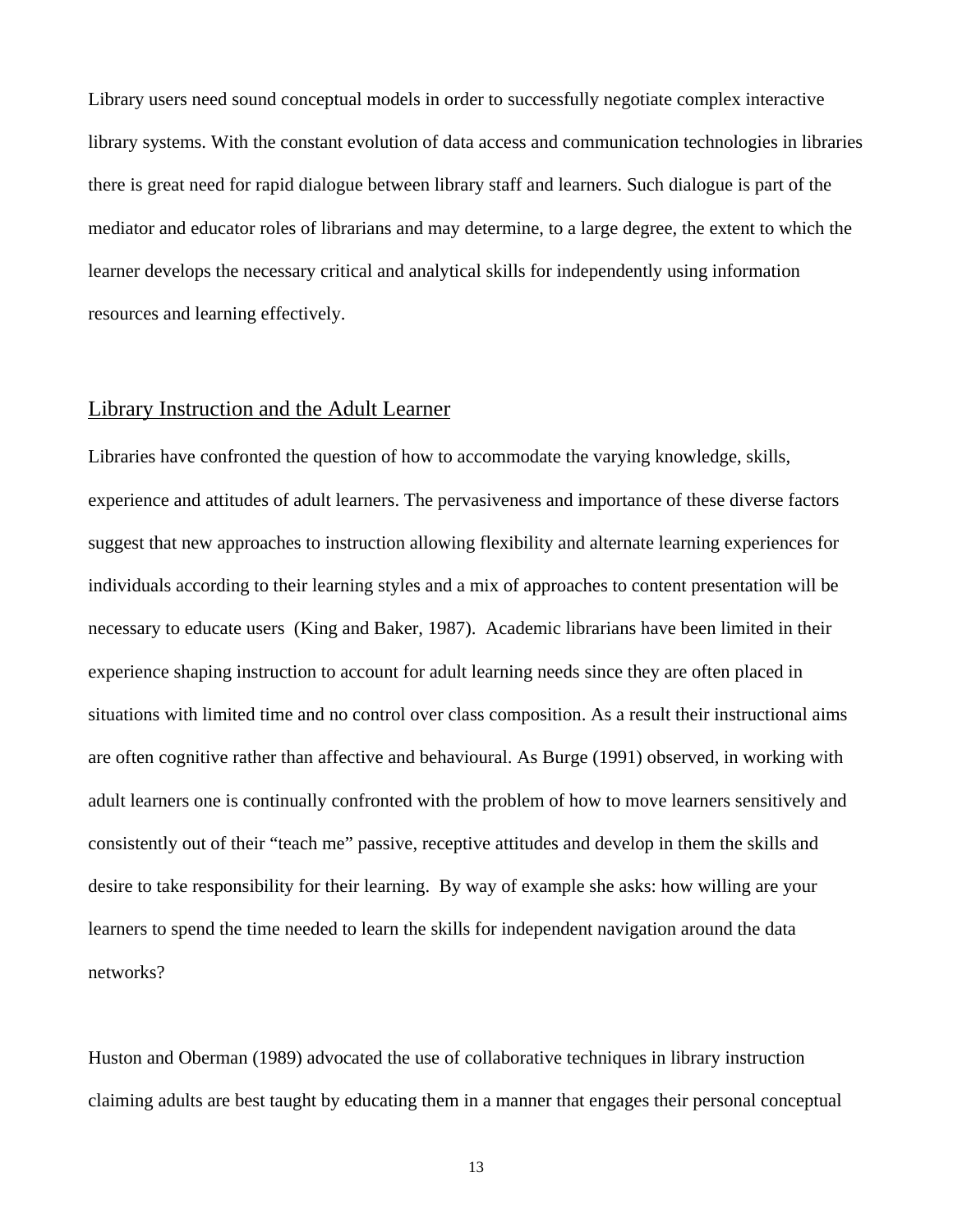frameworks and building on their experiential frameworks and reminding them of what they do know. This in recognition that an effective teacher encourages mutual confrontation and collaboration and allows adults to choose what they need to know. Keenan (1989) called for an emphasis to be placed on individualization of teaching and learning strategies since adults bring to any learning environment a greater quantity and a different quality of experience. She suggested such approaches as meeting with small groups, encouraging group discussion allowing students to question and come to an understanding of how and why user education can be beneficial to them and setting up situations which foster peer-helping activities.

Hensley (1991) has effectively argued that learning style and learning transfer theories can enhance the ability of reference staff to provide quality instruction at the reference desk and contribute to the development of a library user's information-seeking skills. A major desired outcome of the reference desk interaction is the ability of the user to transfer what is learned from one interaction to a new situation. Initial learning and retention of that learning is key to the learning transfer process. He advocates matching the reference librarian's interaction with the user's learning style thereby enhancing clear communication, retention of information imparted and ultimate transfer of learning to new situations. Some strategies he proposes include focussing on understanding the information/instructional need from the user's perspective, sequencing responses into segments that create opportunity for further learning and time for the user to engage in the instructional process, awareness of possible shifts in learning style because of stressful or unfavourable conditions for learning, and providing alternative information sources.

Academic librarians have discovered the imperative to actively pursue a balance involving interaction and cooperation among faculty as course planners, librarians as facilitators of research objectives and students as learners (Baker,1989). Many possibilities exist for such cooperation between librarians and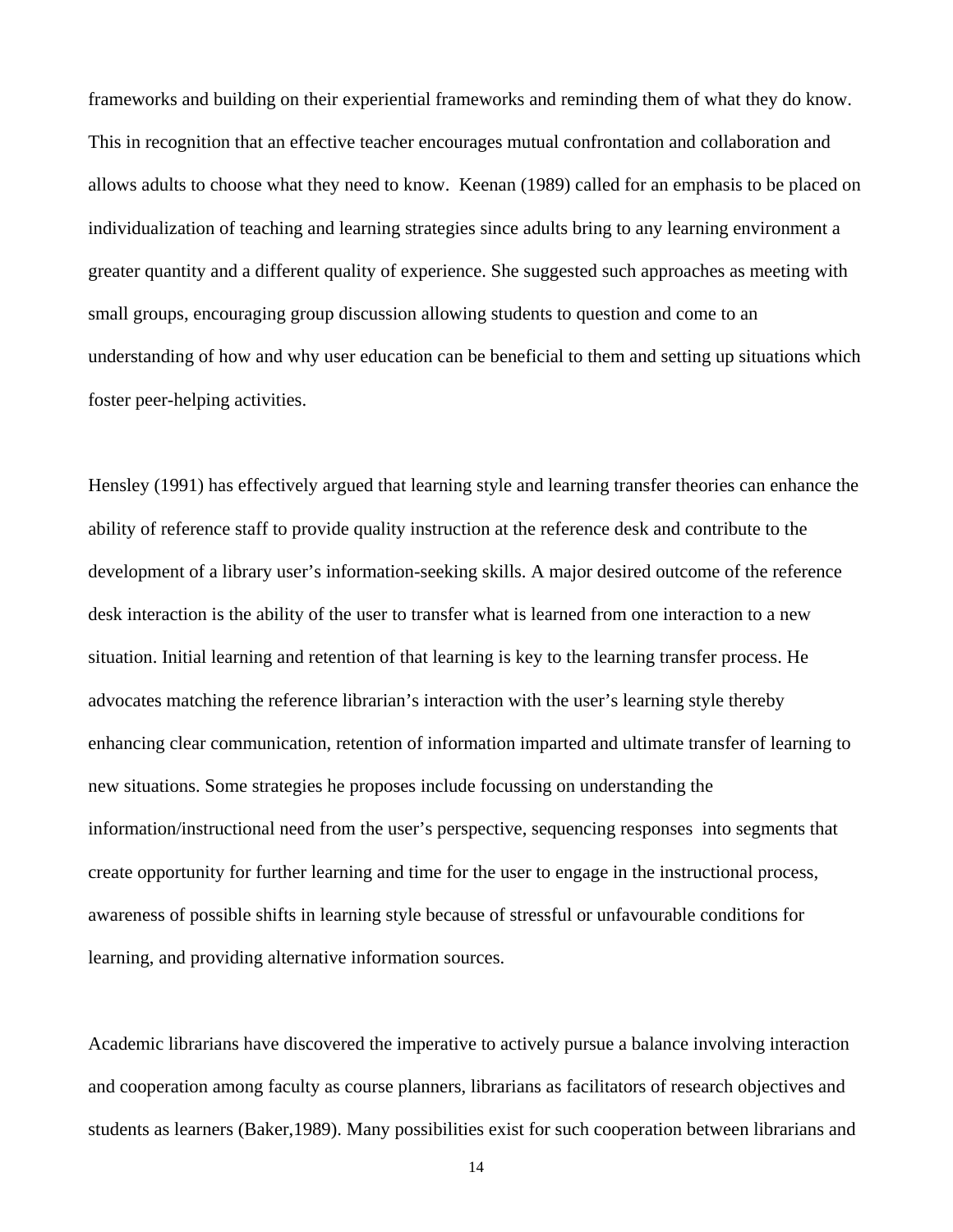faculty for improving student learning particularly if librarians assume an active role as facilitators of critical thinking. If the academic librarian suggests alternative sources to a student, encourages a student to consider an author's reputation and expertise, engage students in active dialogue concerning their assumptions and prejudices about a topic, authorities or varying perspectives on an issue offered by different disciplines they are facilitating critical thinking (Gibson, 1989).

## Conclusion

Wilson (1994) has argued that a paradigm shift needs to occur if academic libraries are to make assistance to the adult learner the central objective of library service. Through their continuing advocacy of the library as "a vehicle for self transformation through the life span of the individual" (Carr, 1986), and promotion of information literacy for lifelong learning librarians are beginning to manage that paradigm shift thus claiming a niche for the academic library in the development of the adult learner.

The role for the academic librarian involves being a proactive mediator between information and the learner, sensitive and skilled in interviews and consultation, able to provide appropriate learning resources and teach the learner to be independently skilled in using data sources and libraries. Since the process of adult learning involves the learner in critical analysis of information and confident explorations and analyses of their own and other people's knowledge the ultimate question for the academic librarian becomes one of personal agency according to Burge (1991). If the academic librarian wants to be able to select the most appropriate models of teaching (given the characteristics of adult learners), talk the right language with educators, cater for the style differences in cognition and learning and respond empathetically to learners' affective and cognitive problems without feeling out of depth, future education and training in adult education is advocated. In terms of those societal trends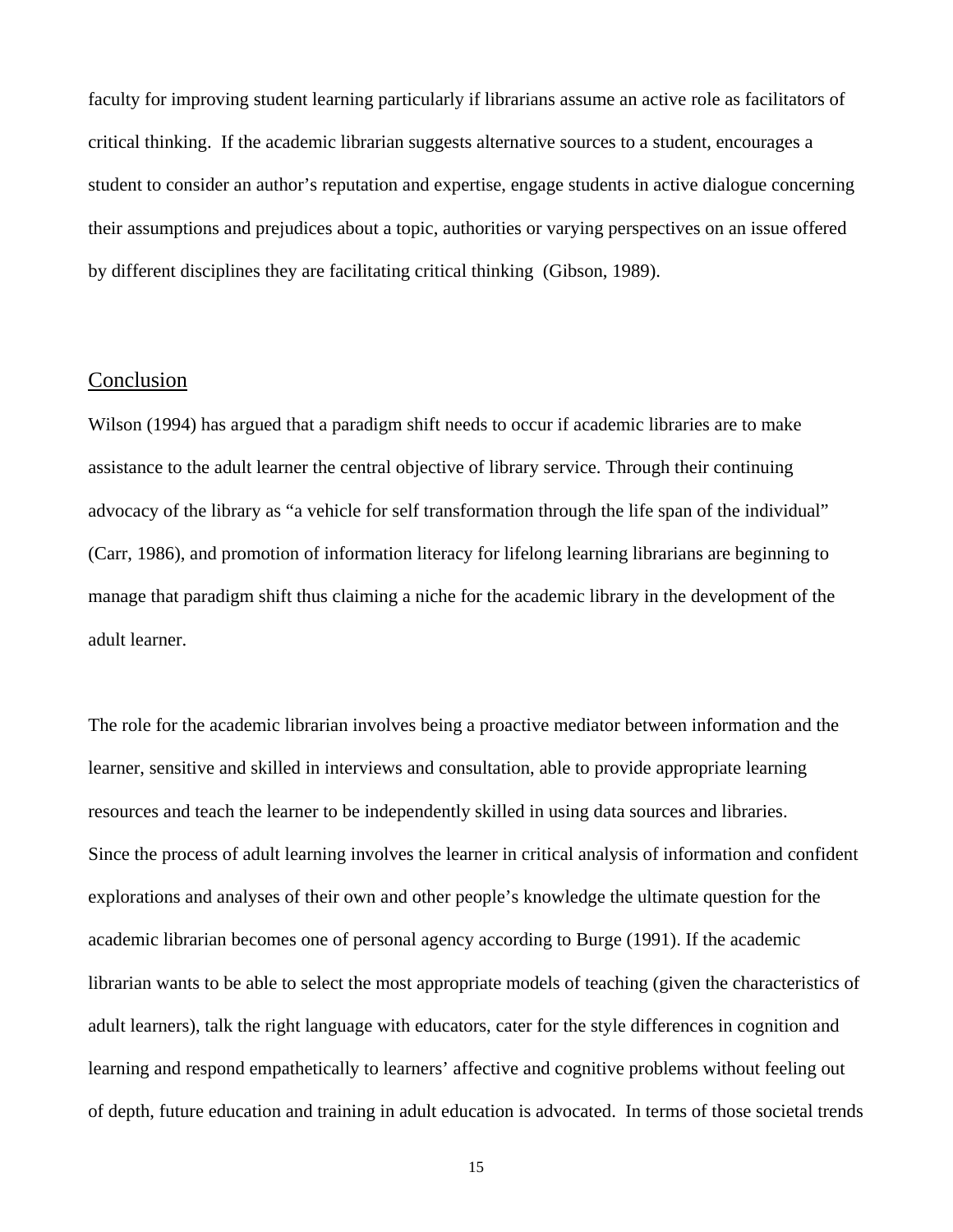affecting the learning and lifestyle preferences of adults the librarian has an unprecedented opportunity for significant innovative practice.

#### **REFERENCES**

Baker, Betsy (1989). Bibliographic instruction: building the Librarian/Faculty partnership. *Reference librarian* 24, 311-328

Bloom, B.S. (Ed.) (1984). Taxonomy of educational objectives: the classification of educational goals. NY: Longman.

Breivik, Patricia Senn (1989). Politics for closing the gap. *Reference librarian* 24, 5-16.

Brookfield, S. (1987) Developing critical thinkers. San Francisco: Jossey-Bass.

Brundage, D.H. and Mackeracher, D. (1980). Adult learning principles and their application to program planning. Toronto: Ministry of Education.

Burge, Elizabeth J. and others. (1989). Developing partnerships: an investigation of library-based relationships with students and educators participating in distance education in Northern Ontario. Toronto: Ontario Institute for Studies in Education. ED 311 902.

Burge, Elizabeth J. (1991). Relationships and responsibilities: librarians and distance educators working together. Off Campus Library Services Conference, Albuquerque, New Mexico. ED 339 383. Burge, Elizabeth J. and Roberts, Judith M. (1998). Classrooms with a difference: facilitating learning on the information highway.  $2<sup>nd</sup>$  ed. Montreal: McGraw Hill.

Carr, David (1986). The meaning of the adult independent library learning project. *Library trends* 35, 327-345.

Darkenwald, G.G. and Merriam, S.B. (1982). Adult education: foundations of practice. NY: Harper and Row.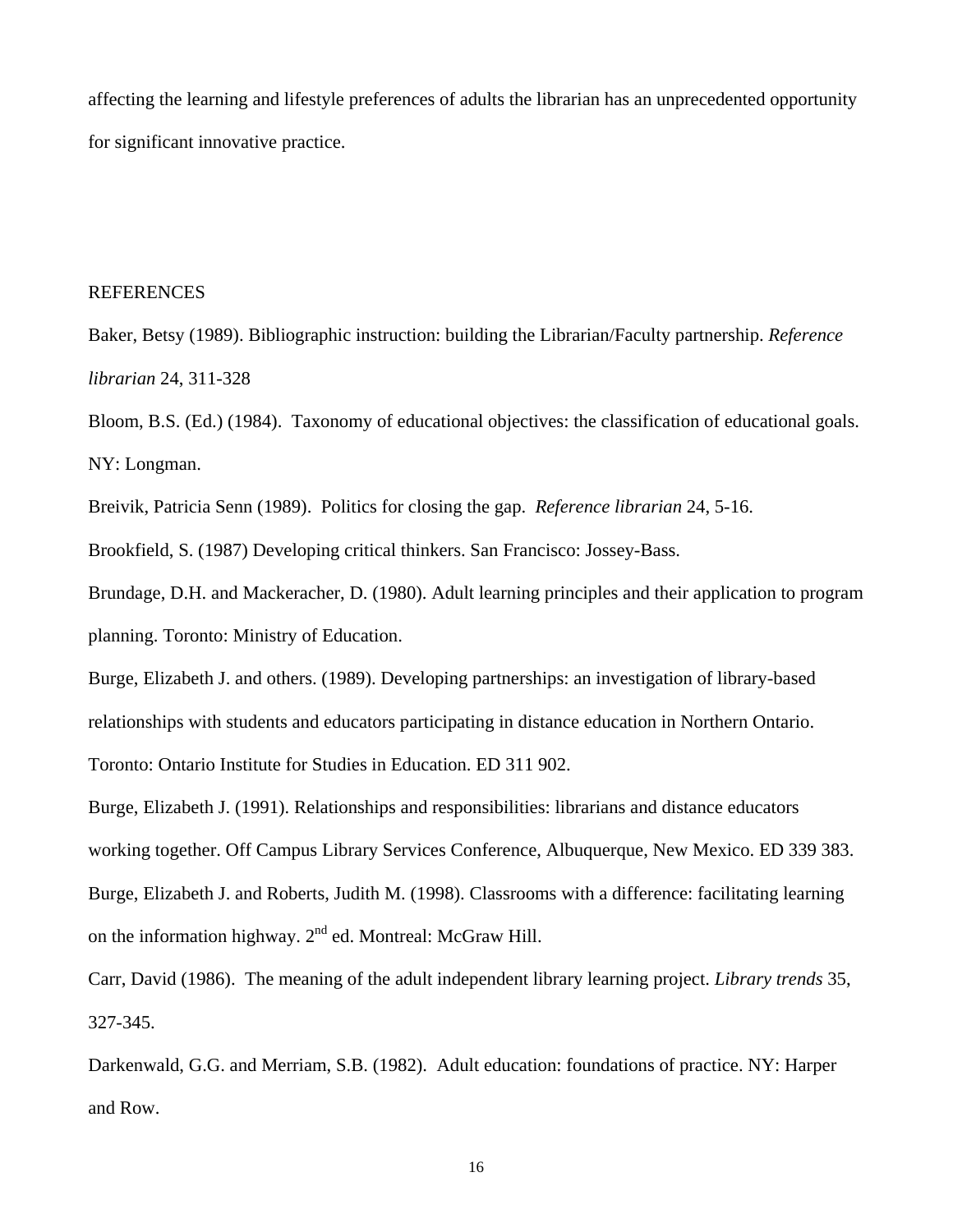Doyle, Christina S. (1992). Final report to National Forum on Information Literacy. ED 351 033 Ennis, Robert (1987). A taxonomy of critical thinking dispositions and abilities. In Joan B. Baron and Robert J. Sternberg (Eds.) *Teaching thinking skills: theory and practice.* New York: W.H.Freeman and Co., 1987.

Galbraith, M. W. (1989). Essential skills for the facilitator of adult learning. *Lifelong learning: an omnibus of practice and research* 12, 6, 10-13.

Galbraith, M.W. (1991). Facilitating adult learning: a transactional process. Malabar: Robert E. Kreiger.

Gibb, J.R. (1960) "Learning theory in adult education. In M.S. Knowles (ed.) Handbook of adult education in the United States. Washington, D.C.: Adult Education Association of the U.S.A. Gibson, Craig (1989). Alternatives to the term paper: an aid to critical thinking. *Reference librarian* 24, 297-309.

Hensley, Randall (1991). Learning style theory and learning transfer principles during reference interview instruction. *Library trends* 39, 3, Winter, 203-209.

Huston, Mary and Oberman, Cerise (1989) Making communication: a theoretical framework for educating end users of online bibliographic information retrieval systems. *Reference librarian* 24, 199- 211.

Keenan, Lori (1989). Andragogy off-campus: the library's role. *Reference librarian* 24, 147-158 Kidd, J.R. (1973). How adults learn. NY: Cambridge Books.

King, David and Baker, Betsy (1987). Human aspects of library technology: implications for academic library user education. In Mellon, Constance A. (Ed). Bibliographic instruction: the second generation. Littleton: Libraries Unlimited.

Knowles, M. (1980). The modern practice of adult education: from pedagogy to andragogy. N.Y.: Cambridge.

Knowles, M. (1990). The adult learner: a neglected species.  $4<sup>th</sup>$  ed. Houston: Gulf Publishing.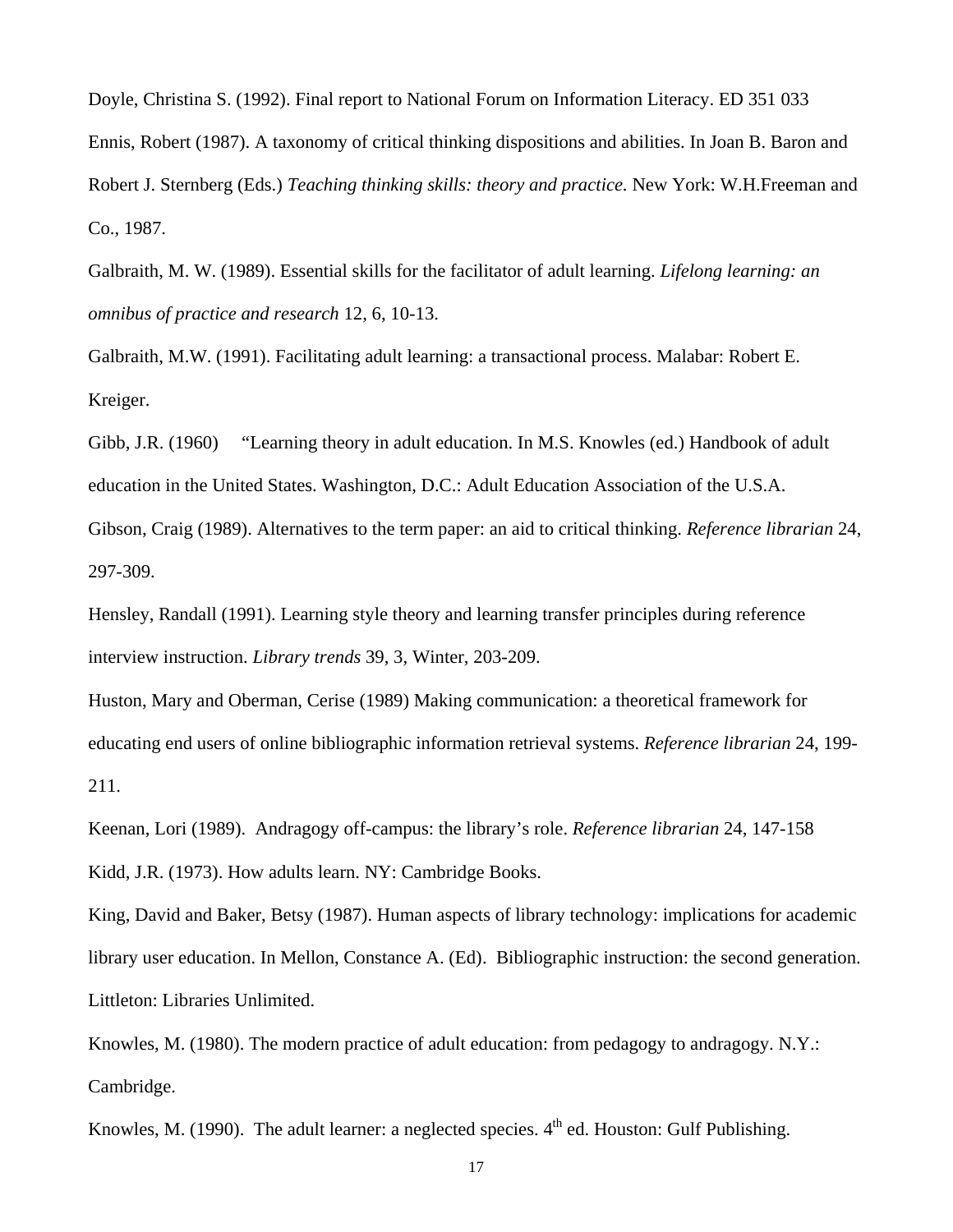Knox, A. B. (1977). Adult development and learning: a handbook of individual growth and competence in the adult years. San Francisco: Jossey-Bass.

Knox, A.B. (1986). Helping adults learn. San Francisco: Jossey-Bass.

Lancaster, F.W. (1972). Evaluation of online searching in MEDLARS (AIM-TWX) by biomedical practitioners. University of Illinois Graduate School of Library Science *Occasional papers* 101. MacAdam, Barbara and Kemp, Barbara (1989). Bibliographic instruction and critical inquiry in the undergraduate curriculum. *Reference librarian* 24, 233-244.

Mackeracher, D. (1996), Making sense of adult learning. Toronto: Culture Concepts.

Miller, H.L. (1964). Teaching and learning in adult education. NY: Macmillan.

Oberman, Cerise and Linton, Rebecca A. (1982). Guided design: teaching library research as problemsolving. In Oberman, Cerise and Strauch, Katina (Eds.) Theories of bibliographic education: designs for teaching. NY: Bowker.

Oberman, Cerise (1991). Avoiding the cereal syndrome, or critical thinking in the electronic environment. *Library trends* 39, 3, Winter, 189-202.

Shapiro, Jeremy J. and Hughes, Shelley K. (1996). Information technology as a liberal art:

enlightenment proposals for a new curriculum. *Educom review* 31, 2, March/April, 31-35.

Sheridan, Jean (1986). Andragogy: a new concept for academic librarians. *Research Strategies* 4, 4, 156-167.

Simpson, E.L. (1980). Adult learning theory : a state of the art. In H.Lasker, J.Moore, and E.L.

Simpson (eds.) Adult development and approaches to learning. Washington, D.C. , National Institute of Education.

Smith, R.M. (1982). Learning how to learn: Applied learning theory for adults. NY: Cambridge Books. Tuckett, Harold W. and Stoffle, Carla J. (1984). Learning theory and the self-reliant library user. *RQ*  24, Fall, 58-65.